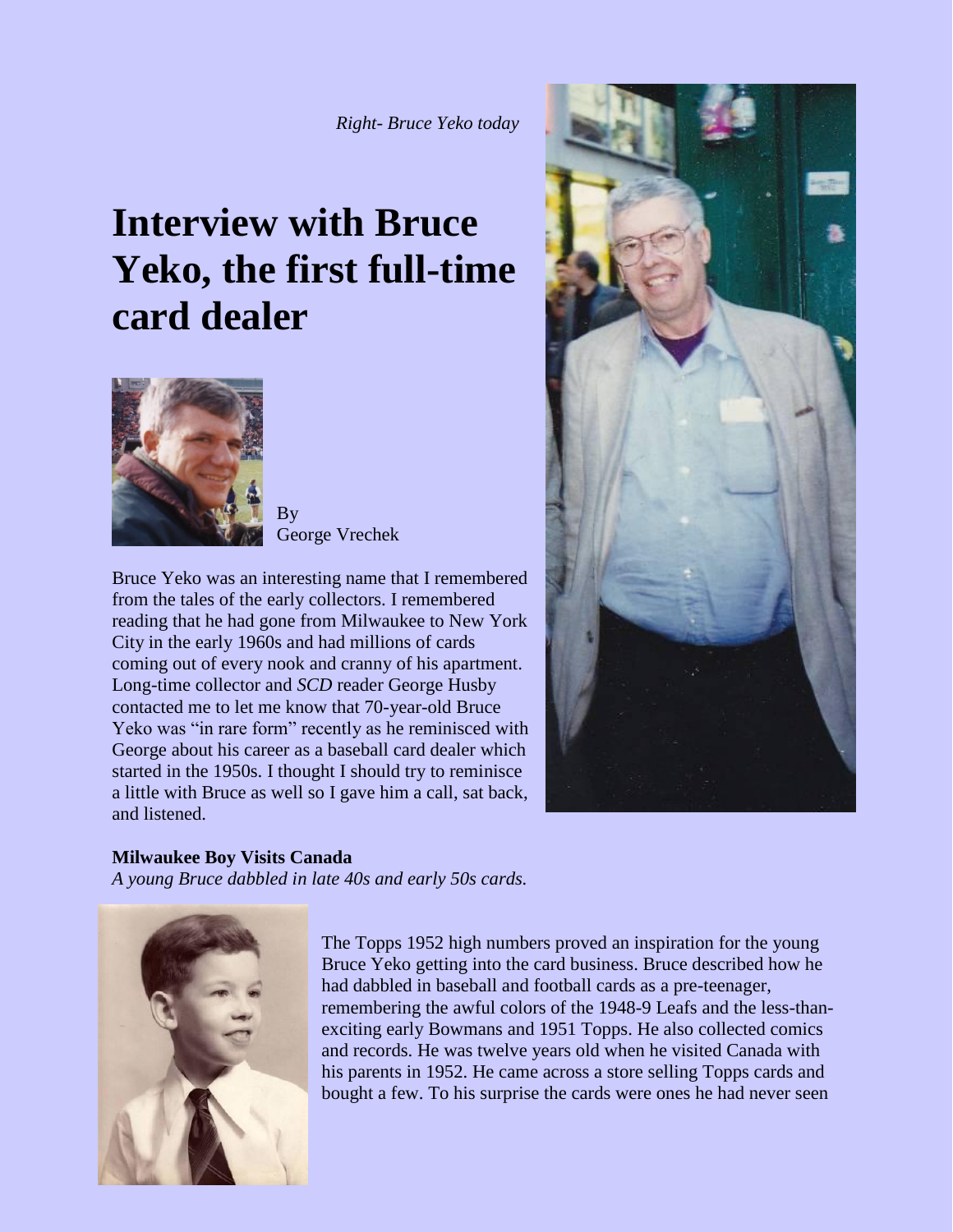before even though he had increased his "dabbling" in 1952 and had quite a few cards purchased from his meager allowance. The cards Bruce found were the 1952 Topps high numbers that included Mantle, Robinson, Campanella, and others. Bruce knew a good thing when he saw it. He pleaded with his mother that he needed a large advance against future allowances. He was successful in talking his mother out of about \$1 and bought all the cards he could.

Bruce returned home with his unique stash of Topps high numbers anxious to tell the cardcollecting world about his find. Bruce soon found though that the guys his age in the neighborhood who had been collecting cards in the previous year had now put aside such frivolity and had retired from the penny card collections. In order to get any positive reinforcement for his "find," Bruce approached a young collector an entire year his junior. This young collector was appropriately impressed with the cards. The entire episode taught Bruce Yeko lessons about cards, collecting, and marketing.



## *1952 Topps High Numbers were inspirational*

### **Always Thinking**

Bruce was a good student but perhaps even better at trying to analyze opportunities. As a fan of the newly-arrived Milwaukee Braves, Bruce would try to get autographs. He found that many others had the same idea and would overwhelm the Braves players. No one though seemed to bother the visitors very much. Why not avoid the crowds and track down the visitors? Stan Musial wasn't too bad a ballplayer. Yeko found that if you arrived at the park in the  $7<sup>th</sup>$  inning, you could get in for free. This worked well with Bruce's school schedule. He started hanging around the visitors' locker room area after the games and going to the Schroeder Hotel, frequented by visiting teams. He found people who looked like ball players, but he made a few wrong guesses at the outset. He decided to bring his baseball cards along to help identify the players and to have them sign the cards. This

approach seemed to work fine and most players were glad to oblige.

American League players though didn't visit Milwaukee. As Yeko got more addicted to the autograph hunt he branched into the American League by mail. He started to write fan letters to

players and asked them to sign for him. He even had reasonable luck sending baseballs and getting them signed. He decided that he might have even better luck, if he could convince the team manager or a coach to have all his players sign the item or ball. Surprisingly, this was also reasonably successful. For example, he wrote coach Frank Crosetti of the Yankees and tactfully asked for his autograph as well as that of one other player – Mickey Mantle. That worked as well! You wouldn't say that the young Bruce Yeko lacked initiative or had trouble thinking outside the box.

![](_page_1_Picture_9.jpeg)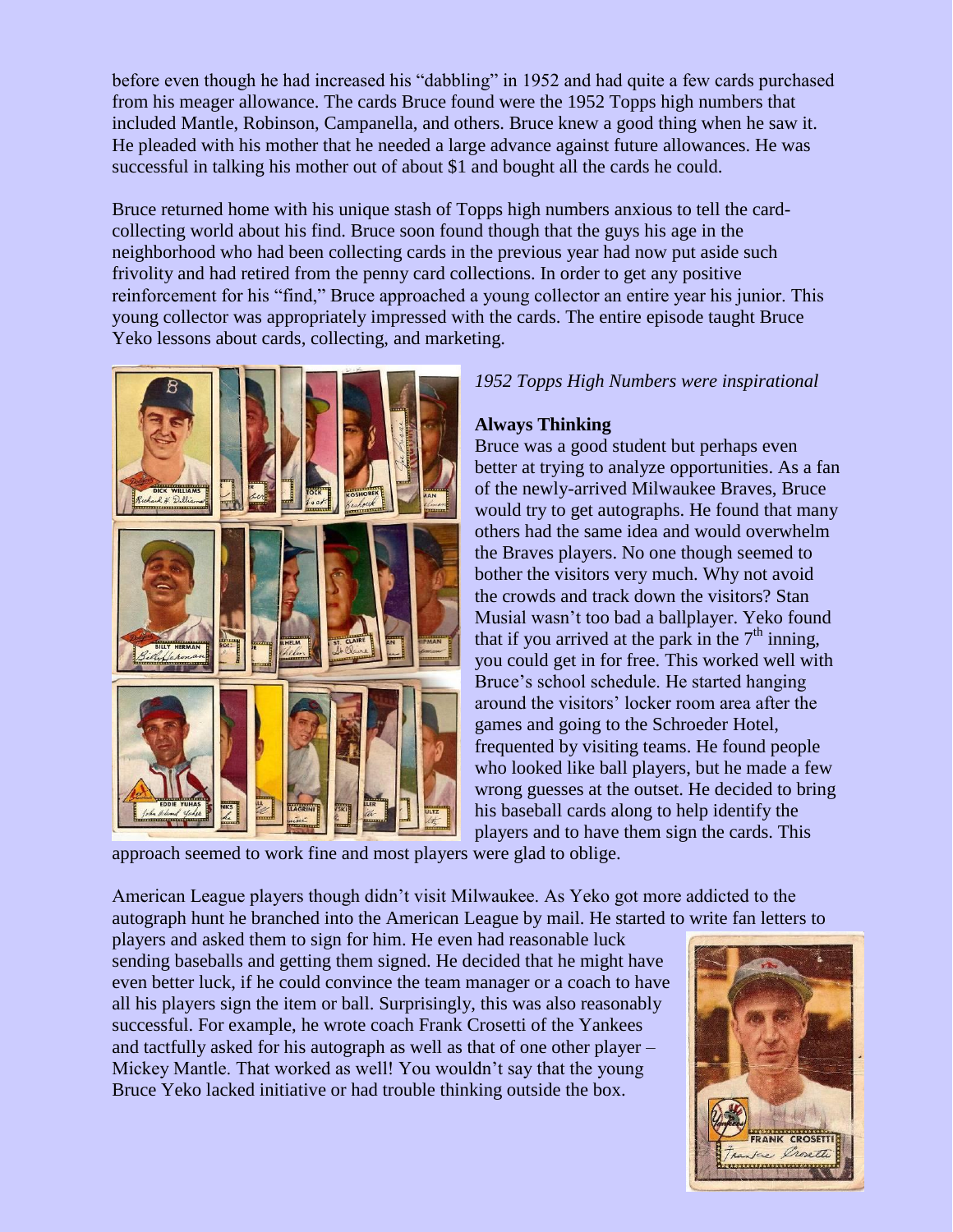*Yeko had luck by writing Coach Frank Crosetti and asking him for Mickey Mantle's signature – as well as his own*

#### **Yeko the Early Boy Dealer**

While the rest of the guys put away their cards, Bruce decided to keep going. He wasn't much of an athlete; he claims he couldn't "throw, catch, or bat." However, he was a great fan, very organized, and enjoyed collecting. If the other guys didn't enjoy collecting anymore, he decided he could help them out and help redistribute the cardboard wealth to others who would appreciate the cards. Confirming his concept was a 1956 ad he saw in the *Sporting News* which said that "collectors were willing to spend surprising amounts of money." Bruce started buying cards from other youngsters. He kept some for his collection, but found that he could sell his surplus cards to dealers who would in return sell them to younger kids just like the youngster who appreciated his 1952 Topps high number find. Bruce and his boyhood friend, Jay Lerner, started reselling their purchases to part-time New York dealer Gordon B. Taylor who was active in the late1950s in reselling older cards.

Bruce also noticed though that the kids were not really as interested in the older cards as he was. They wanted the current year's cards. Bruce thought, why not start buying the current cards by the box and put together sets that he could sell for more than his investment? One of his childhood friends was the son of a store owner who bought cards by the box rather than just the penny or nickel purchases that others made. That seemed to be the way to go. Buy in quantity, put together something of greater value, and sell to others who could help finance Bruce's own collecting.

#### **Yeko Starts Selling Sets**

Bruce continued with his part-time card dealing putting together sets from the late 50s and early 60s from boxes and cases while attending the University of Wisconsin – Milwaukee. Yeko had noted the printing process used by Topps and how series and sheets were divided. He determined how many sets could likely be made from boxes of cards and how many cards would be left over. He also figured that it would be cheaper to get the cards without the gum or product and tried going directly to the manufacturers whenever he could.

Yeko started advertising that he had cards for sale. He received mail order responses and starting filling orders. He started to get a little gun-shy in advertising since he would be deluged with work. On a rare occasion a customer would come to the door of the Yeko residence. One such customer was 15-year-old Wisconsin collector George Husby who remembers "tracking down Yeko at his house in 1960 and buying some non-sports cards from him at a reasonable price." Larry Fritsch arrived from Stevens Point, Wisconsin, during this time as well in to buy Johnston Cookies cards.

Yeko got to know Gordon B. Taylor, Woody Gelman and Marshall Oreck (of Oreck Vacuum Cleaning). At one time Taylor had worked helping Rosen. Taylor's cards wound up with Oreck. Sam Rosen was Woody Gelman's father-in-law who had retired from the garment business. Gelman was the art director for Topps and encouraged his father-in-law to get into the card business. They figured that there were plenty of old surplus cards that Topps would be glad to relinquish. Yeko makes the distinction that none of the early card dealers were "full-time card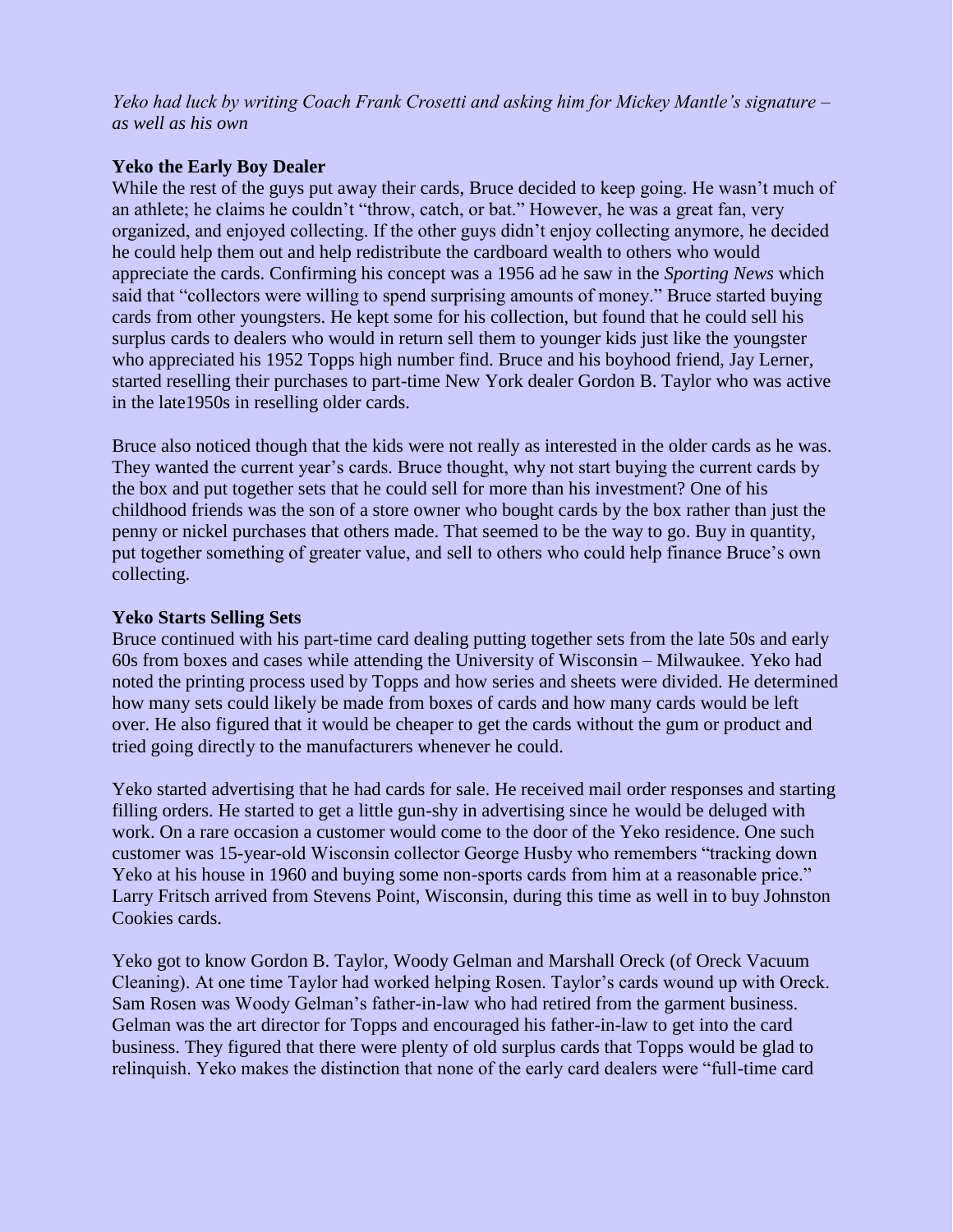dealers" before he was. Goodie Goldfaden was certainly a full-time dealer well before Yeko, but dealt primarily with sports periodicals as opposed to cards.

#### **Yeko the Young Accountant**

Yeko graduated in 1962 with a degree in accounting. He had seen the bright lights of New York City years earlier and was particularly enthused about the glamour of Broadway shows. Why not get a job in accounting in New York City, keep the card business going on the side, and see every Broadway musical show? Bruce came to work for Touche Ross CPAs in New York in the summer of 1962. He took a room at the YMCA and started to follow his plan.

Yeko contacted Fleer Gum and was given a tour of their plant in Philadelphia. He thought he should go to the Topps plant in Brooklyn as well. With the help of Woody Gelman, Bruce got in the door of the plant, but not much further. Topps was suspicious of anyone wanting to wander through their facility. Eventually Bruce confessed that he just wanted to buy cards, a case of cards for \$31.80. A clerk agreed and asked for a shipping address and a check. He had brought cash and wanted to cart the stash with him, but he gave them his check and had the cards shipped to a New York hotel since the YMCA wasn't going to facilitate someone running a business out of one of their rooms. Nothing was easy for the early card dealers, but nothing was very expensive either.

Bruce's accounting career turned out to be short-lived. He worked one busy season for Touche Ross and then was let go. He fumbled with the adding machines, had trouble developing enthusiasm while mired in the inventory and securities details, and his mind often wandered to his part-time business of card dealing which seemed relatively more glamorous. Touche Ross in effect made Yeko into a full-time dealer. He didn't want to go back to Milwaukee, he liked the bright lights of New York, and he liked the cards. He decided to do it full time.

#### **Yeko, Full-Time Dealer and Part-time Theatre Goer**

In the summer of 1963 Yeko turned most of his efforts to card dealing; considerable time was also spent at Broadway shows which could be attended for as little as \$5. The more Yeko advertised to buy and sell, the more cards started coming in the door of his small one-bedroom apartment on 78<sup>th</sup> Street. Yeko advertised in the *Baseball Digest* and other publications. He was consistent and prominent with his ads and his sales prices seemed right at \$13 or \$14 per set. Buying cards was pretty easy. Cards were not very valuable (some people were glad to get anything for their old cards) and there weren't many dealers around to buy them. Bruce remembers "that no one ever walked out the door without selling me his cards." Fortunately cards kept going out the door as well. His then wife Doris joined in the fun as well handling the newest cards. The company, which was started while he was in high school, was called "Wholesale Cards Co." because Bruce thought it would convey the idea that his prices were a good deal.

Collector Joe Isaac was a typical customer for the "new" cards and remembers "answering an ad Bruce had in *Baseball Digest*. This was the first mail in order I bought as a kid. I had to save my allowance money." But there were other adult collectors who found Bruce as well including hobby veteran collector and dealer Irv Lerner who bought from Yeko once he got back into the hobby in the early 1960s.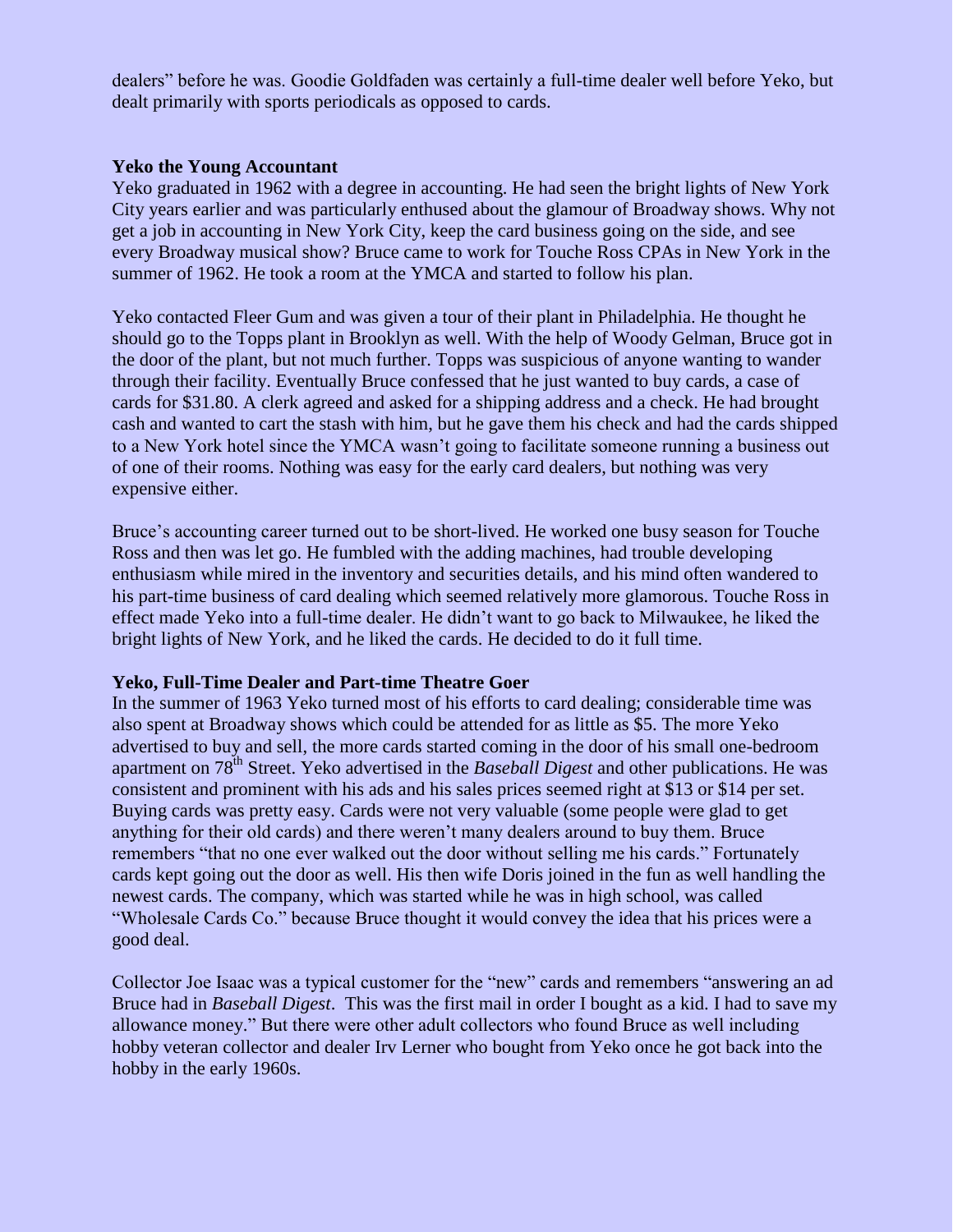![](_page_4_Picture_0.jpeg)

As a full-time card dealer in New York City in the 1960s, Bruce Yeko started to get less attached to the cardboard. A fellow came in with a complete set of 1952 Topps to sell. Bruce bought the set very reasonably. Since he liked the set so much himself, he thought he would "protect" it by putting a robust \$100 sales price on the set. It sold immediately. With that lesson learned, Bruce dug out a 1952 set missing 11 cards and offered it for \$300. That set sold immediately as well. There were no price guides available to the general public. The hobby pioneers may have priced cards at a penny or so apiece but that didn't mean he had to agree with them. Bruce put prices on cards that he thought would result in the best results to him. If the price was too high, an item wouldn't sell and he could always lower the price. Yeko priced star cards at a premium and got the prices he asked.

Business was good; cards accumulated by the millions in the small Yeko residence. Baseball, football, non-sports, tobacco cards, Post Cereal cards, Pepsi Houston Colts and Tulsa Oilers, everything imaginable was purchased and resold. Yeko used trays a banker friend of his found to organize some of his cards. The trays had been used to organize canceled checks at the bank and were the perfect size. At his peak, Yeko sold 3,000 sets of current Topps cards. Assuming about 600 cards in a set, 3,000 sets would mean 1.8 million cards just in current year complete sets.

#### **Card "Show"**

Just like Bruce's experience in Milwaukee, not many customers walked in the door of his apartment in New York either. He might have 10 to 15 people drop by in a year. All that started to change when TCMA founder Mike Aronstein approached Bruce about coming over to Aronstein's house where 20 adult collectors would gather in the basement. The meeting was great, with a good time had by all, particularly in the self-confirmation that they weren't all crazy and that collecting could be enjoyable and rewarding. The next step was to rent a hall to facilitate buying cards from people and distributing any purchases to the core group. The idea of turning around and selling the cards at these gatherings to other collectors was not on the front burner yet. Years later Bruce would set up at shows including the nationals.

#### **Rosen to Gelman, Taylor to Oreck**

Dealer Sam Rosen died from a heart attack and Woody Gelman took over his father-in-law's inventory in Franklin Square. Yeko and Gelman remained friends and Gelman sold cards to Yeko and kept him in touch with the folks at Topps. Gordon B. Taylor "looked like Santa Claus"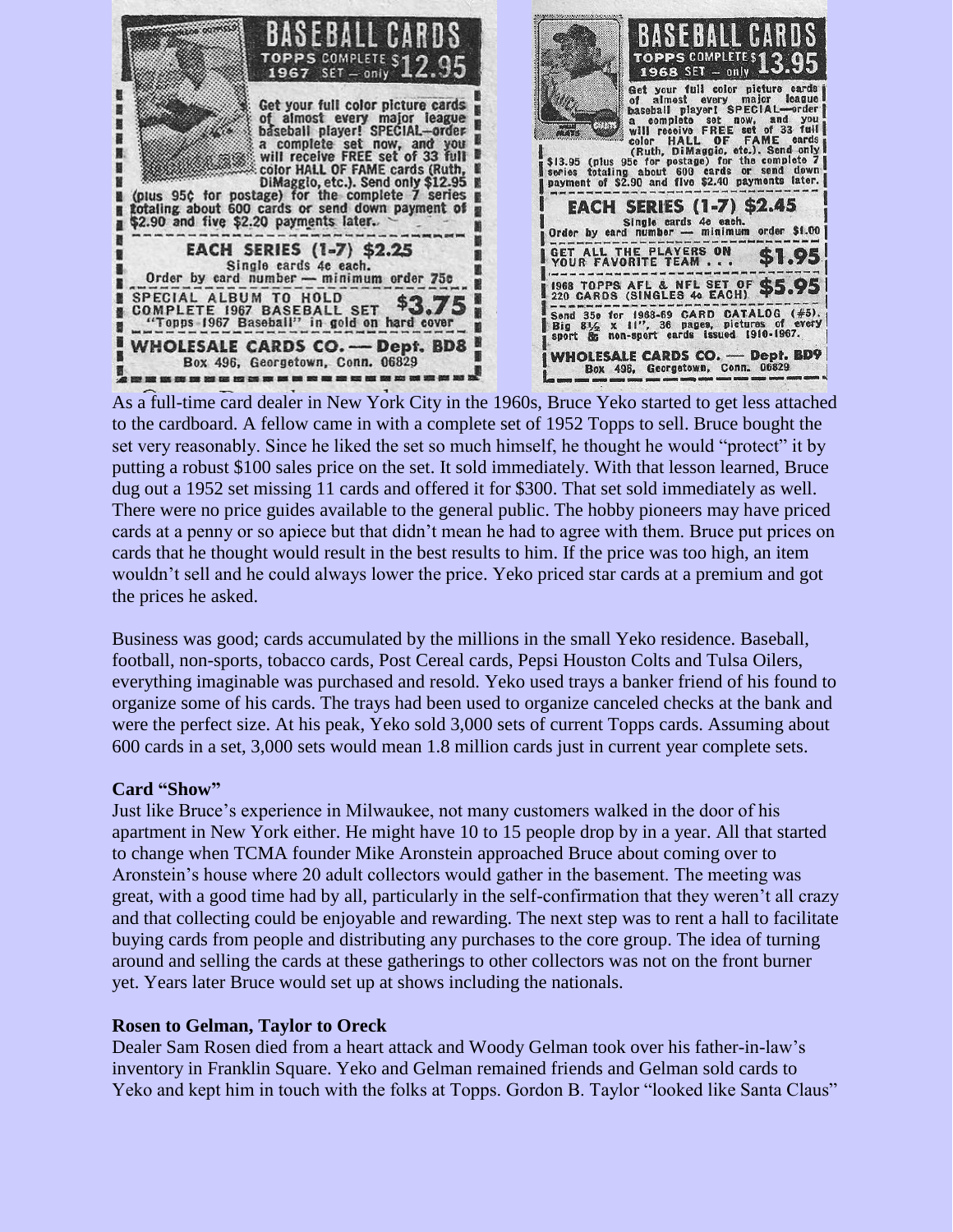according to Yeko and appealed to the kids with his monthly magazine, *Card Comments*. I subscribed to *Card Comments* as a kid and received Gordon B. Taylor's complete alphabetical baseball checklist. However Taylor got into trouble with another part-time mail order business he owned and abruptly disappeared.

Marshall Oreck got into card dealing by purchasing Gordon B. Taylor's inventory. He worked out of his apartment on 74<sup>th</sup> Street in Manhattan. The late collector Bob Solon told me that Oreck "started pricing star cards at a premium in the 1960s and the hobby has never been the same since." When Oreck had had enough though, he decided to sell his 4 million card inventory. He wanted \$10,000 for everything. While Yeko was initially lukewarm about Oreck's offer, he decided to go ahead with the deal in 1966 and at least reduce his competitors by one. Oreck also had Red Heart Dog Food cards and Salada coins that attracted Yeko's collector interests.

### **Older Cards**

Not everyone was lusting after the really old cards. Many of Bruce's customers were kids who wanted the current players and current sets. However Bruce saw value in the older cards immediately. He would purchase older post-war cards but also would buy and sell tobacco insert cards. T206s would come in the door at about 10 or 15 cents per card. He would resell them at 3 for \$1. Honus Wagner never got in or out of Yeko's door though – as far as he knows.

### **John Fawcett**

Bruce remembered a deal around 1968 with John Fawcett, a collector of Mickey Mouse memorabilia. Yeko visited Fawcett's house which was like a shrine, a museum. Fawcett had wanted to obtain cards produced by Goudey of Mickey Mouse with movie

stars. Goudey went out of the card business during World War II, but on a hunch in early 1968 Fawcett contacted the former president of Goudey to see if he had any cards lying around. He did and Fawcett bought them. He kept the Mickey Mouse cards but was willing to sell the baseball cards. The cards included many uncut sheets of Goudey products including 1933 Goudeys and 1938 Goudey Heads-Up cards. Accompanying Yeko on the trip to Fawcett's

home in Connecticut was Yeko's friend, Bill Himmelman of New Jersey. Fawcett's asking price for uncut Goudey sheets including the "copyright set" used to copyright the issue was \$10 a piece. He also had a Napoleon Lajoie card which he wanted to sell for \$10 also. Yeko thought the price high, but Himmelman talked him into buying it, admonishing him that "he wouldn't regret it," and he didn't. Yeko bought approximately 15 sheets and started

reselling them for \$20 or \$30 each. Yeko bumped the price to \$50 then to \$100 and sold the final sheets for \$300 to \$400 each. Years later a collector came to buy old 78 records from Yeko.

![](_page_5_Picture_9.jpeg)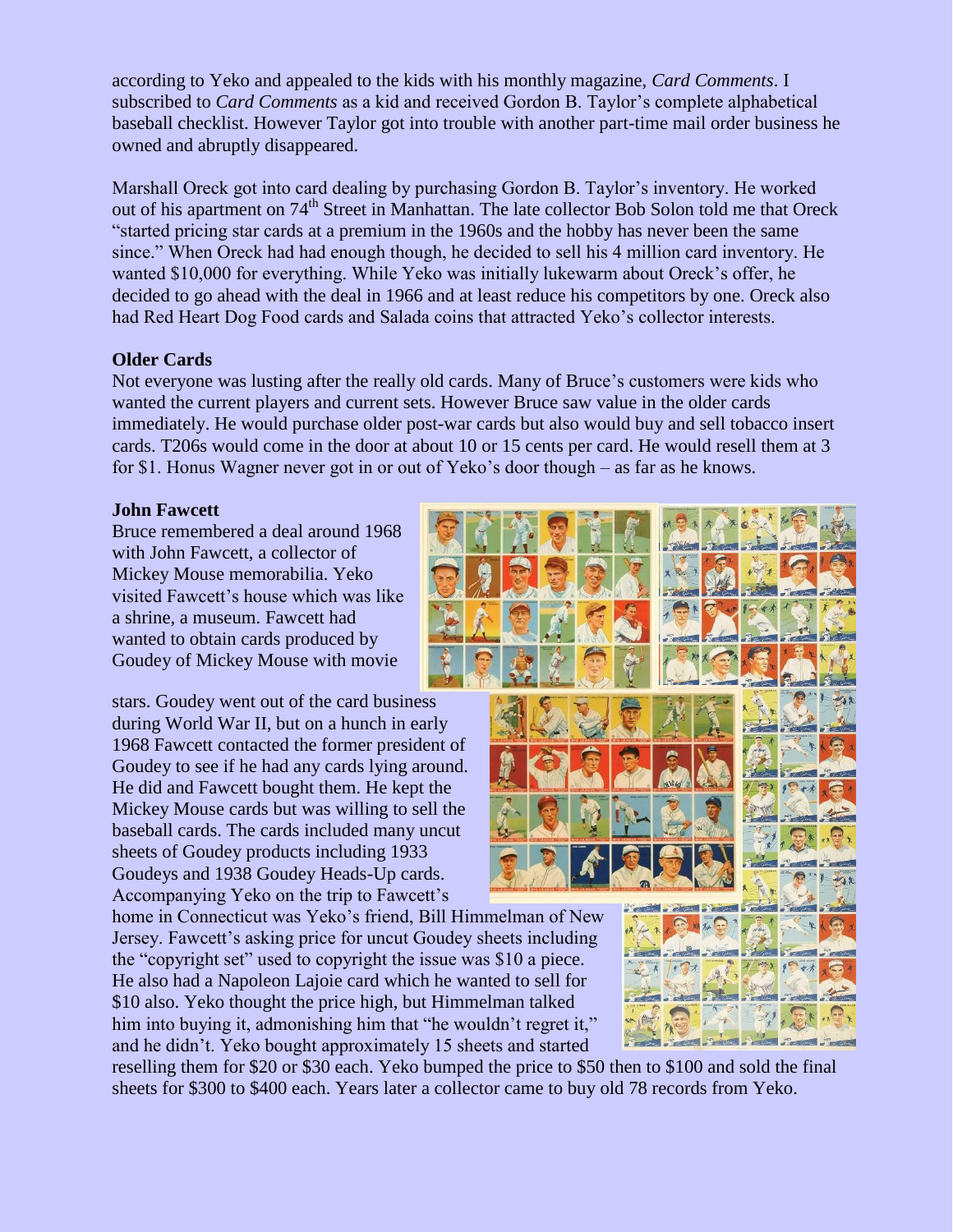When Bruce pulled down the pile of records, he found one last 1938 Goudey Heads-Up partial sheet with the rookie Joe DiMaggio included. That sheet was eventually sold in a Mastro auction for around \$4,000.

#### **Who's Who in Card Collecting 1969**

Collector/dealer Irv Lerner put together a 113-page booklet in 1969 called *Who's Who in Card Collecting*. Lerner acknowledged Yeko for

his "help in reaching new hobby collectors through distributing questionnaires as well as supplying cards" (including the Lajoie) which were reproduced on the cover. The only others specially mentioned by Lerner were associate editors Bob Jaspersen and Richard Reuss, and other contributors: George Martin, Charles Bray, Frank Nagy, Buck Barker, Lionel Carter, and Wirt Gammon – a Who's Who in itself. The bio included in the publication stated that the 29-year-old Yeko "prizes his Rocky Graziano card (the  $50<sup>th</sup>$  in the set) in 1948 Leaf boxing, his photo variation (portrait type) of the Dick Donovan (#72) card in Leaf's 1960 issue, and his recent acquisition of Lajoie (#106) in the 1933 Goudey Big League set. Outside of his business and hobby, Bruce enjoys traveling, records, and attending musical-comedy shows."

*Bruce supplied Irv Lerner with cards for the cover of Lerner's Who's Who in Card Collecting in 1969 including the recently acquired Lajoie.*

*Bruce's ad in Who's Who in Card Collecting mentions that every collector should have a copy of his complete price list from 1910-1969 in his possession. Unfortunately, Bruce didn't take the advice himself and no longer has any of these early catalogs*

![](_page_6_Picture_6.jpeg)

![](_page_6_Picture_7.jpeg)

#### WHOLESALE CARDS COMPANY BOX 496 GEORGETOWN, CONN.0682

Topps 1969-1970 NHL Hockey Series #1 (1-132) \$3.95,<br>Series #2 (133-264) issued only in Canada \$5.95. Complete set of all 264 cards \$8.95; all singles 5¢ each, point series contain all 12 teams. Topps 1970 NBA Bas-<br>ketball, set of 99 cards for \$4.95; singles 100 each.<br>Topps 1969 Football Series #1 (1-132) and Series #2<br>(133-264), each series have 70% NFL and 30% AFL players complete set of 264 cards - \$6.95. Series #1 or #2 eac \$3.75; singles 4¢ each, complete checklist 20¢. 1969<br>Topps Baseball Cards: Series #1 (1-109); Series #2 (110–218); Series #3 (219–327); Series #4 (328–425);<br>Series #5 (426–512); Series #6 (513–588); Series #7  $(589-664)$ . Send \$13.95 (PLUS 95c for postage) for the complete 7 series set of 664 cards or send a down payment of \$2.90 and 5 payments of \$2.40 later (one after you receive each series.) Separate series (#1-7) are \$2.25 each. Single cards and checklists 4¢ each (10¢ for some rare cards). Special album to hold 1969 set (TOPPS 1969 BASEBALL) in gold on hard cover \$3.75.

Our #6 Catalog with many price changes is ready. Complete Price List of all cards (Baseball, Football, Hockey, Basketball & non-sports) we have, from 1910<br>through 1969. It has 36 pages, and contains pictures<br>and prices. EVERY COLLECTOR SHOULD HAVE ONE IN HIS POSSESSION FOR 50¢.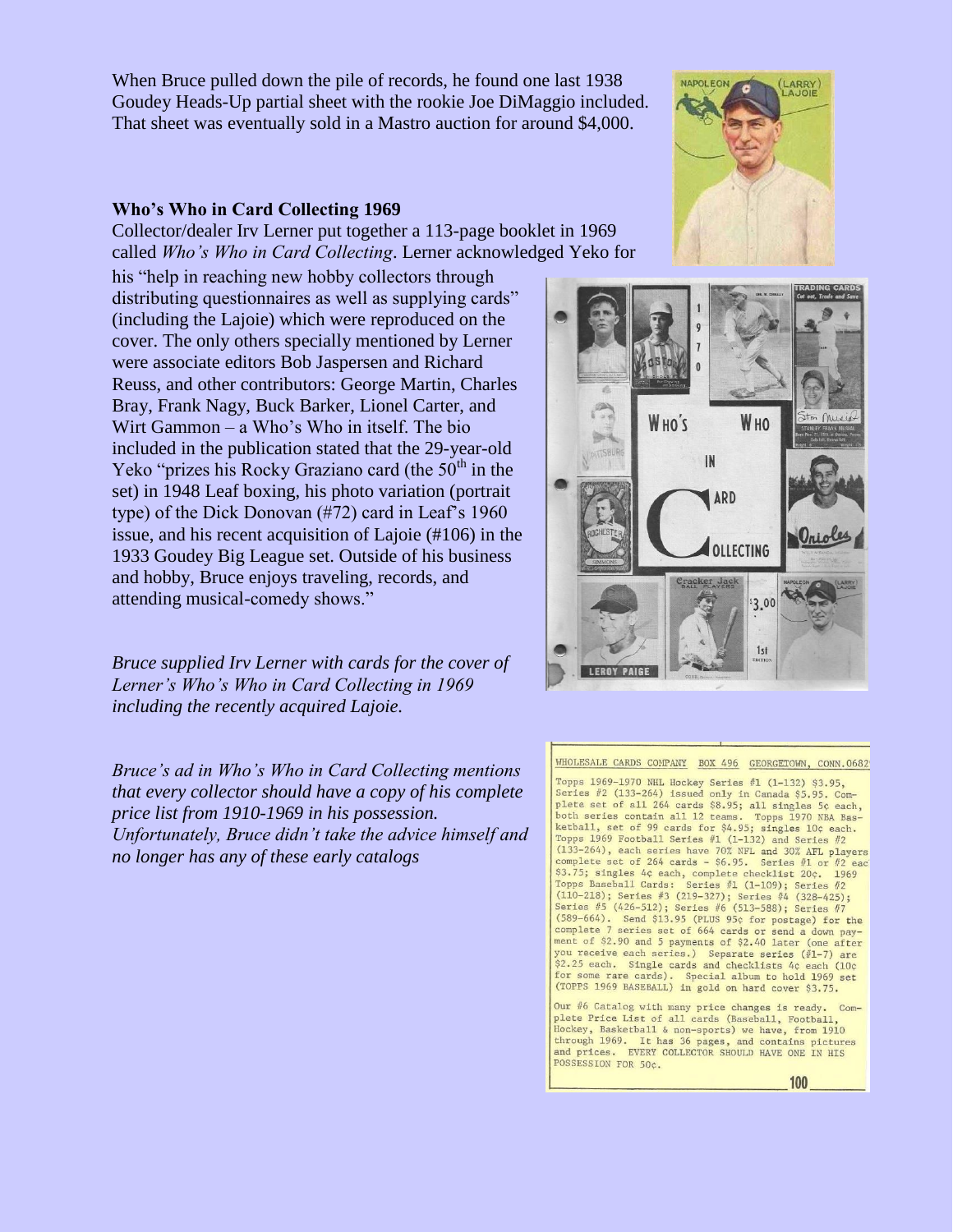### **1978 Article**

One of the early sports hobby publications, *Sports Collectors News,* published by Mike Bondarenko included a story in a 1978 issue on Yeko. The article was reprinted from a story by Dennis Lyons of *Gannett News Service*. The article mentioned that Bruce was thought to have the largest card collection in the world with 15 to 20 million cards. (Bruce wasn't quite sure how many cards he had under his roof.) *SCN* reported that the cards in his Connecticut home were "everywhere, wall to wall, ceiling to floor. The presence of living room furniture is an unsubstantiated rumor." Cards were even in the oven. The adjacent barn and caretaker's cottage were no different. Business was still good then and Yeko barely needed to advertise with repeat customers sending in 20 to 40 orders a day. Yeko called the 1952 Topps set his favorite.

#### **Condition Condition**

Collectors weren't always over concerned about condition and centering of cards. One exception was hobby pioneer Lionel Carter. Yeko remembers that Carter bought a set from him and then returned about a dozen cards asking if they could be replaced with well-centered cards. Yeko remembers this as a little more work for him, but there weren't many condition-conscious Lionel Carters to deal with. That started to change as more people wanted perfect cards. Bruce still doesn't understand the crazy price

![](_page_7_Picture_4.jpeg)

**Bruce Yeko Lives** In House of 20 **Million Cards** 

premiums associated with perfectly-centered, high-grade common cards from the 1950s and 1960s.

#### **Cards Dwindle Away as Times Change**

However, pretty soon the *New York Times* was running articles about baseball cards. By the late 1980s, the proliferation of shows, price guides, stores, and competitors caused Bruce to get out of the full-time card business. He remembers going from selling 3,000 new sets per year to one set in his last year.

One of his last memorable sales was a few years back when he auctioned on Ebay one common card from an obscure 1966 Topps test issue called "1966 Topps Punch-outs" that he had picked up through Woody Gelman years ago. The card measured  $2\frac{1}{2}$  by 4-5/8<sup>th</sup> and was blank-backed. This one little card with a tiny picture of a player sold for several thousand dollars.

#### **Original Cast Records**

If you look into Yeko's business now, you find scant mention of the baseball card guru but find in *Wikipedia* that Bruce and his ex-wife Doris are known for preserving "obscure theatre recordings, primarily [cast albums](http://en.wikipedia.org/wiki/Cast_recording) from little-known [Broadway,](http://en.wikipedia.org/wiki/Broadway_theatre) [off-Broadway,](http://en.wikipedia.org/wiki/Off-Broadway) [off-off-Broadway](http://en.wikipedia.org/wiki/Off-off-Broadway) and other stage productions, but also theatre-related film scores, cabaret, concert and solo artist recordings." Yeko's company is known as Original Cast Records and handles the recording and sale of recordings of New York stage productions. If you need to find the original version of any show, you can go to Original Cast Records of Georgetown, Connecticut.